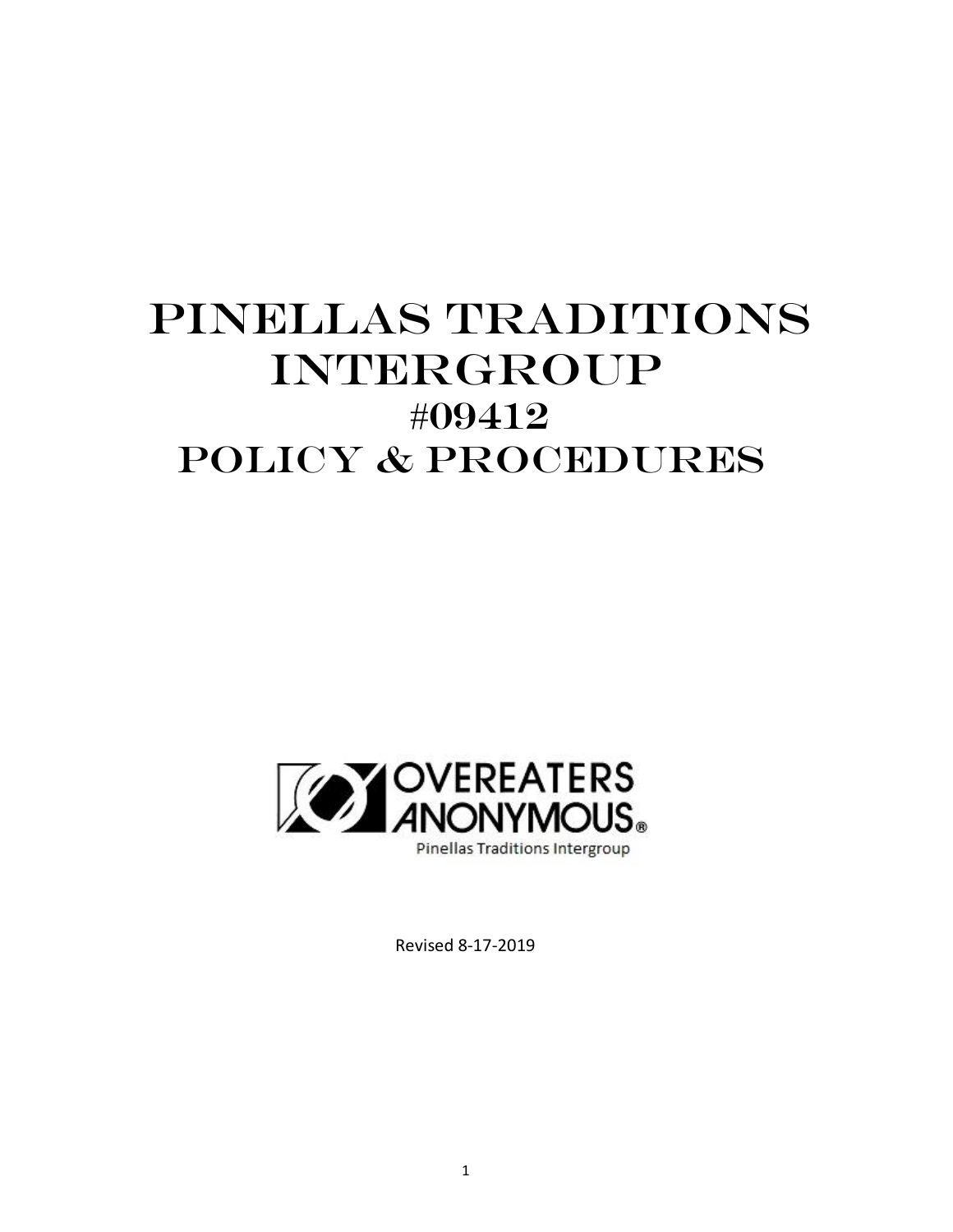# **Table of Contents**

| Funding for Conference Delegate(s), Florida States Convention Representatives and SOAR 8 |  |
|------------------------------------------------------------------------------------------|--|
|                                                                                          |  |
|                                                                                          |  |
|                                                                                          |  |
|                                                                                          |  |
|                                                                                          |  |
|                                                                                          |  |
|                                                                                          |  |
|                                                                                          |  |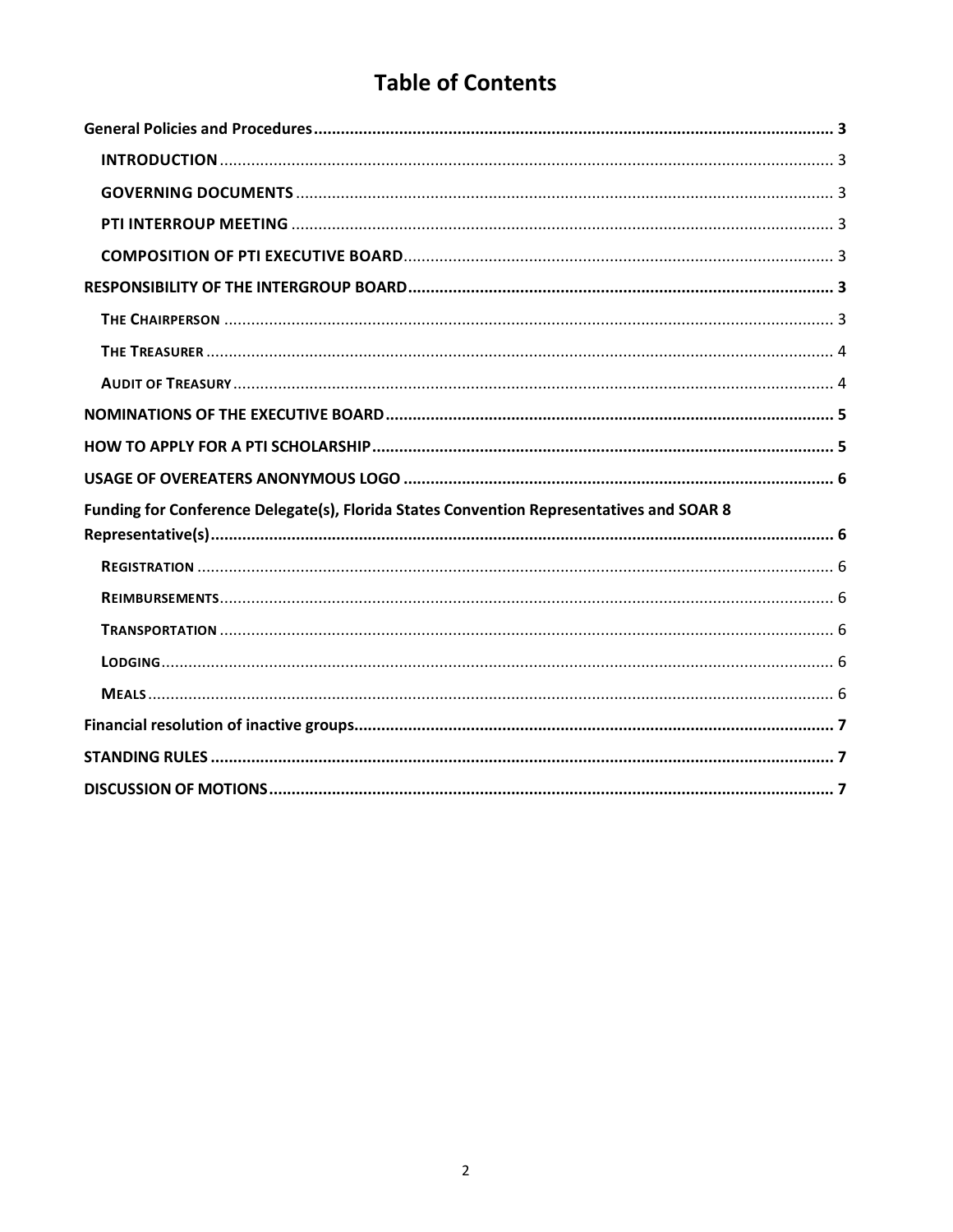### **GENERAL POLICIES AND PROCEDURES**

#### <span id="page-2-1"></span><span id="page-2-0"></span>**INTRODUCTION**

This Policies and Procedures Manual (P&P) guides the business practices of the Pinellas Traditions Intergroup (PTI) of Overeaters Anonymous.

#### <span id="page-2-2"></span>**GOVERNING DOCUMENTS**

PTI is subject to the policies and procedures of oa.org and oaregion8.org. PTI will conduct its business in accordance with the provisions of the PTI Bylaws. The policies and procedures set forth in this P&P supplement do not supersede the PTI Bylaws.

#### <span id="page-2-3"></span>**PTI INTERROUP MEETING**

The PTI business meeting will be held monthly. The meeting time and place should be announced in the newsletter and the PTI webpage.

### <span id="page-2-4"></span>**COMPOSITION OF PTI EXECUTIVE BOARD**

The PTI Executive Board is a group of trusted servants tasked with leading PTI and carrying out their perspective duties. The Executive Board does not govern. The Executive Board consists of the Chairperson, Vice Chairperson, Secretary, and Treasurer. The immediate past Chair shall serve as ex-officio member of the Intergroup Board for a period of one (1) year. Each member, except the chair, of this Board shall be entitled to voice and one (1) vote.

### **RESPONSIBILITY OF THE INTERGROUP BOARD**

#### <span id="page-2-6"></span><span id="page-2-5"></span>**THE CHAIRPERSON**

- A. Establish an agenda that may include:
	- 1. Serenity Prayer Assign Timer
	- 2. Reading of the Step, Tradition, Concept of the month
	- 3. Approval of Agenda?
	- 4. Any Additions to the agenda?
	- 5. "This is a spiritual program so let's remember to keep principles before personalities, please."
	- 6. Is anyone new to Intergroup today?
	- 7. Introductions stating positions held and/or what group IR represents
	- 8. Parliamentarian Procedures Lesson
	- 9. Approval of last month's Minutes that were e-mailed to Intergroup members
	- 10. Treasurer's report
	- 11. Vice Chair
	- 12. Seventh Tradition
	- 13. Break into Committees 10 minutes
	- 14. Committee Reports
	- 15. Old Business (including pending motions)
	- 16. New Business (including new motions)
	- 17. Announcements for the good of OA
	- 18. Things to bring back to your meetings
	- 19. The Responsibility Pledge
	- **20.** Close with the Serenity Prayer

3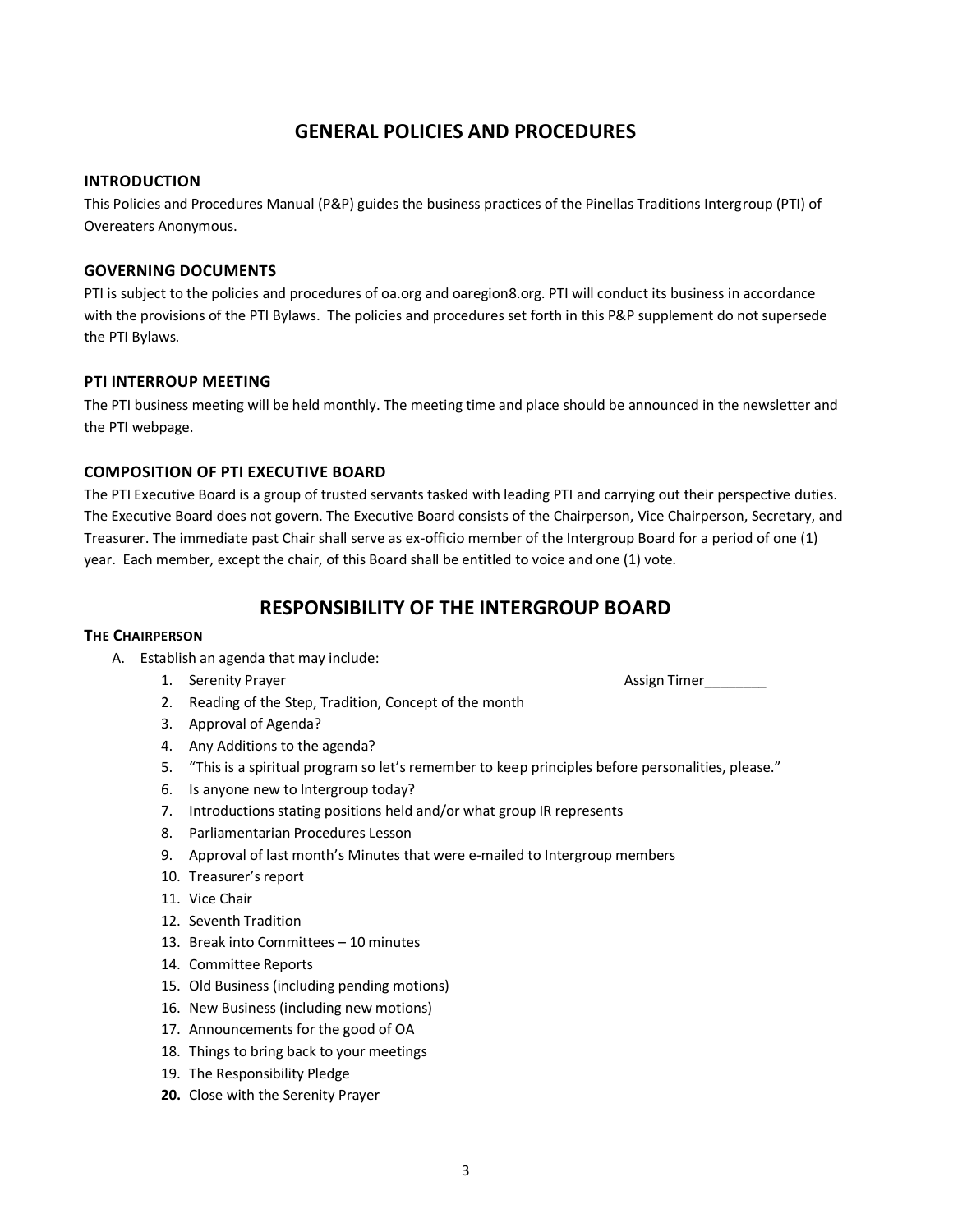### <span id="page-3-0"></span>**THE TREASURER**

- A. Voluntary contributions of the member groups shall be the primary source of funds
- B. Secondary sources of funds may be acquired through occasional projects or activities authorized by the intergroup and must be in conformity with Tradition 6.
- C. The Intergroup may accept donations from OA members in conformity with the provisions required by World Service. World Service sets the maximum amount allowed.
- D. Acceptance of bequests or donations from any outside source strictly prohibited.
- E. Intergroup shall not accept responsibility or trusteeship over any allocation or distribution of funds from any outside source.
- F. There shall be no accumulation of funds beyond current necessities, with retention of only a prudent reserve for contingencies. Excess funds shall be distributed between committees, representatives, delegates, scholarships, as well as donations to Region 8 and the World Service Office by group conscience of the voting members of the Intergroup.
- G. The PTI treasurer will maintain a prudent reserve of approximately six months' expenses to cover expected operational needs.
- H. Shall file Form 990-N by March for non-profit status with U.S. Treasury E-postcard at www.irs.org
- I. Incidental money spent for the service of Intergroup activities may be reimbursed at the next regular meeting of Intergroup by submitting a voucher and receipts with an explanation of such expense to the Board.
- J. PTI fiscal year is January 1 through December 31 of each year. The budget committee (the Chair, the Treasurer and one other voting member) shall be formed in October to create a budget by December.
- K. In December, the Budget Committee, (the Chair, the treasurer and one other voting member) will choose a representative to present the proposed budget for the new fiscal year, which will be reviewed and voted upon by those present at the January meeting. (Recommend use of previous year's normal operating income and expenses plus 3% inflation for expenses and projected costs of any new projects. The annual budget will be balanced); PTI will not go into deficit.
- L. PTI will make a donation to the facility hosting the meeting twice a year in June and December. PTI voting members will vote on the dollar amount at the time of making the disbursement.
- M. Scholarship(s) funds will be disbursed to the approved applicant(s).
- N. New groups may request "seed" money (\$50) from PTI, provided they become a member of PTI. The "seed" money will eventually need to be repaid.
- O. If the treasurer is being refunded for expense(s), the Chair must sign the check. The treasurer shall never sign a check that is his/her own reimbursement.

### <span id="page-3-1"></span>**AUDIT OF TREASURY**

- A. An audit committee of three voting members, one being the Chair and two voting members, shall be formed in December.
- B. The audit committee cannot include the treasurer. The treasurer will provide all bank statements, checkbook, deposit receipts and expense vouchers to the committee. He/she may be present for questions.
- C. The audit committee is responsible for reviewing the backup paperwork for all the income and expenses for the previous year.
- D. This audit shall be completed by the end of January.
- E. The audit committee will provide a written report to PTI Chair.
- F. A member of the audit committee shall present the report at the February PTI meeting.
- G. After presenting the report to PTI, a member of the audit committee shall forward the report to the newsletter editor for publication in March.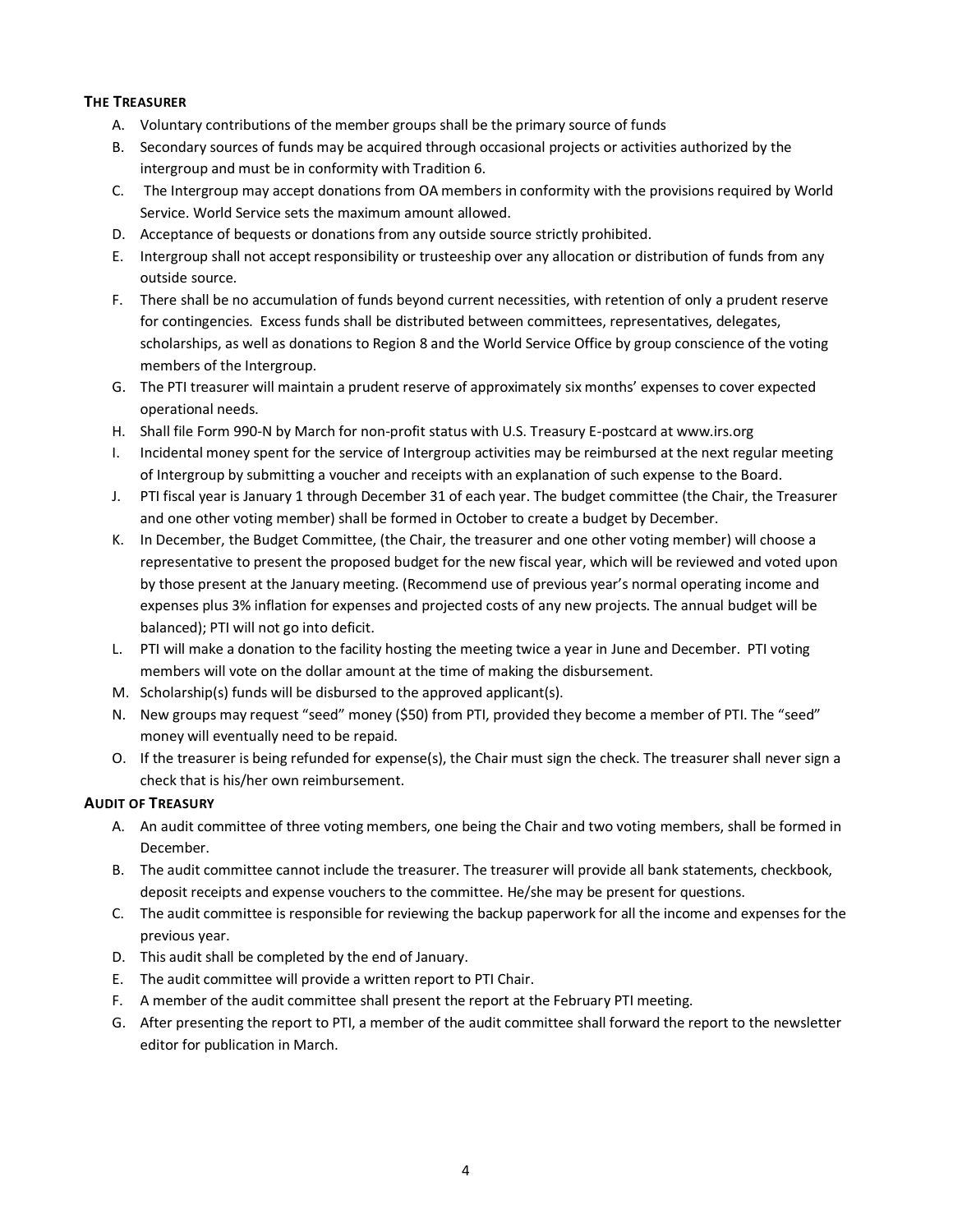### **NOMINATIONS OF THE EXECUTIVE BOARD**

- <span id="page-4-0"></span>A. **August** - A Nominating Committee will be selected by group conscience, (see Article VIII, Committees, Section 1.E. Nominating Committee for more information)**.**
- B. **September** Qualifications shall be read at the September meeting. Article VI, The Intergroup Board, Section 5, Qualifications for the Intergroup Executive Board will be read and application forms may be obtained on the website www.oapinellas.org/downloads.
- C. **October** Applications for available Service Positions shall be submitted to the Nominating Committee. The nominations can be taken from the floor. Nominations will be finalized during the November election.
- D. **November** The nominating Committee may present the ballot for a vote.

### **HOW TO APPLY FOR A PTI SCHOLARSHIP**

- <span id="page-4-1"></span>A. Obtain an application via website ([www.oapinellas.org/](http://www.oapinellas.org/)downloads) or come to a PTI meeting and receive an application from the treasurer.
- B. Fill out the application and return to the treasurer of PTI either via e-mail ([treasurerpti@gm](mailto:treasurer@oapinellas.org)ail.com), bring to the PTI meeting or mail it.
- C. The application must be provided to the treasurer before the early registration of the event you are applying for.
- D. The treasurer will provide a copy of the application to the scholarship committee. Members of the committee should have a six (6) month continuous abstinence.
- E. Scholarship will be open to any OA member that would like to attend any OA related conventions and retreats.
- F. Guidelines of application:
	- 1. Applicant will have at least three (3) months of active/continuous group attendance.
	- 2. Applicant physically resides in Pinellas/Pasco county area.
	- 3. Applicant will attend at least two (2) Intergroup meetings. \*\* One meeting within three months before the early registration deadline and one following the event.
	- 4. Please plan to do service at the event. If event is a Soar 8 Recovery and Business Assembly, it is suggested that you attend a committee meeting in the Business Assembly (a PTI Region 8 Representative can help you with this).
	- 5. It is required that the applicant(s) submit a written report and present it at the PTI meeting following the event. It is not necessary to mention the scholarship if wanting to maintain anonymity. The report will include a summary of the service provided.
	- 6. Applicant will also e-mail that report to the Newsletter editor a[t newsletter@oapinellas.org.](mailto:newsletter@oapinellas.org)
	- 7. The deadline for application is the PTI meeting prior to the early registration of the event. Application must reach the treasurer of PTI by this PTI meeting date. The application can be e-mailed to treasurer@oapinellas.org, given in person to PTI treasurer at meeting.
	- 8. The treasurer will provide a copy of the application(s) to the scholarship committee for consideration.
	- 9. Scholarships are dispersed depending on the fund availability. Some scholarships may be partially funded. The cap for a scholarship is \$200.00.
	- 10. The scholarship committee is created each year in January, Treasurer, and two other PTI meeting members. Volunteers considered first.
- G. The scholarship committee will meet to review applications prior to early registration date.
- H. Scholarship Committee guidelines:
	- 1. If receiving a scholarship from an OA home group, scholarship committee will consider eligibility.
	- 2. First time applicant(s) will be considered first.
	- 3. Depending on number of applications and funds available disbursement(s) will be made.
- I. Upon applicants' approval, the applicants will be reimbursed by presenting a receipt to the treasurer after the event.
- J. Treasurer will announce to PTI the scholarship results with no names to protect anonymity and the amounts awarded.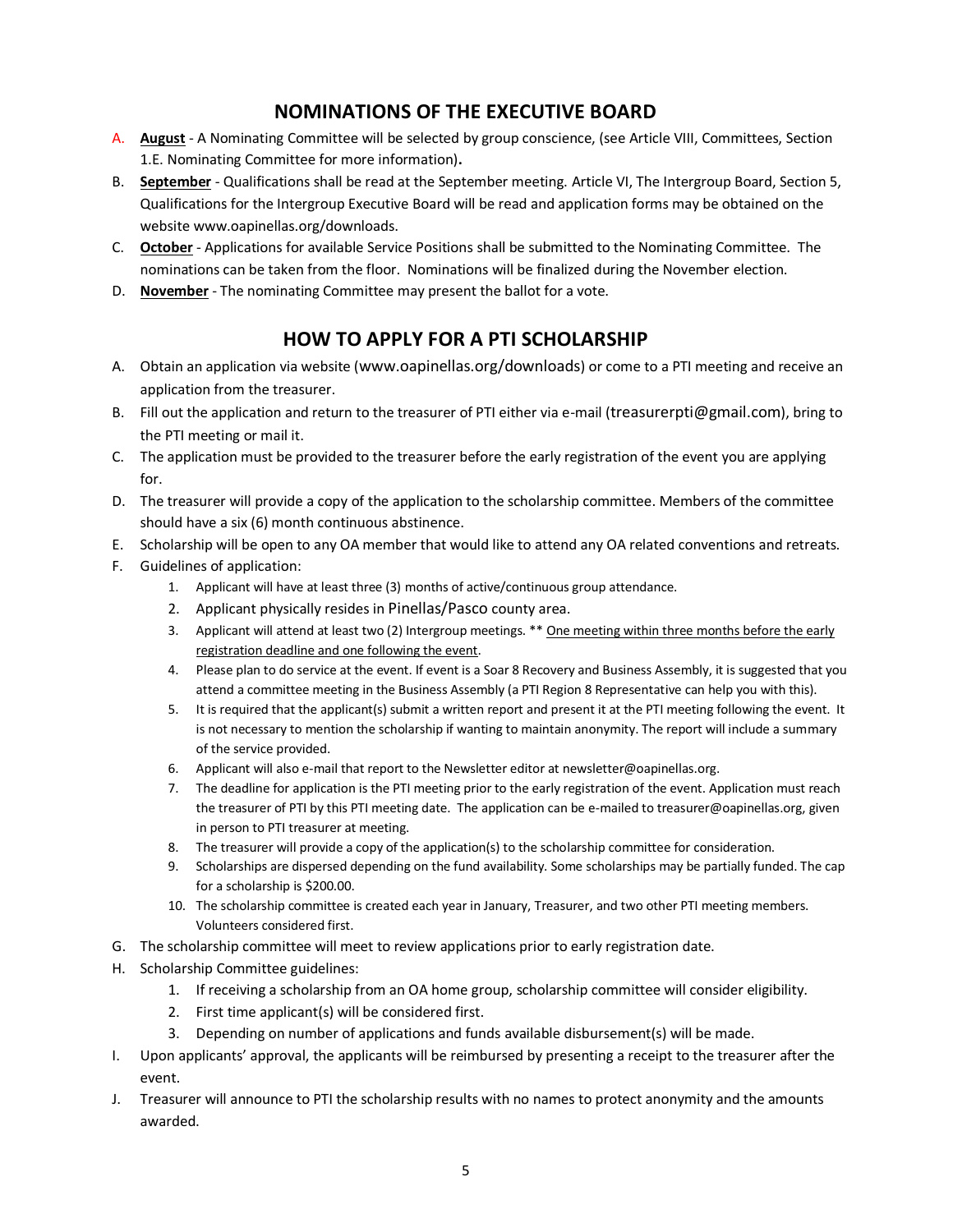### **USAGE OF OVEREATERS ANONYMOUS LOGO**

<span id="page-5-0"></span>When using the Overeaters Anonymous logo in any flyer or document make sure that it is the approved version of the logo. The approved version will include the Logo and Pinellas Tradition Intergroup underneath. (For example, see the front of the document).

## <span id="page-5-1"></span>**FUNDING FOR CONFERENCE DELEGATE(S), FLORIDA STATES CONVENTION REPRESENTATIVES AND SOAR 8 REPRESENTATIVE(S)**

#### <span id="page-5-2"></span>**REGISTRATION**

The treasurer will collect the completed registration form(s) from Soar 8 Representative(s) and/or World Service Delegate(s) prior to attendance of the convention(s) to make payment in advance from the PTI funds prior to early registrations date(s).

#### <span id="page-5-3"></span>**REIMBURSEMENTS**

Delegates and representatives shall submit a voucher and receipts within 30 days of the event to receive reimbursement.

Reimbursements for travel expenses incurred by the person will be for transportation, lodging, and meals. The members must vote on any reimbursement for other expenses incurred while attending conferences at the next PTI meeting.

Delegates/Representatives may waive all or part of the reimbursement as a donation to PTI.

### <span id="page-5-4"></span>**TRANSPORTATION**

It is recommended that the least expensive form of transportation be taken whenever possible.

Reimbursement for transportation shall be based on the most economical means of transportation compared to airfare when reservations are made at least one month prior to the event.

Florida State Convention Representative(s) will only be reimbursed for gas and toll costs incurred when driving to the committee meeting.

### <span id="page-5-5"></span>**LODGING**

Reimbursement shall be set according to occupancy of number of people in room including taxes, and maximum being one-half rate of the double occupancy rate.

PTI will cover the expense of a single room in the event that the Representative/Delegate is unable to find a roommate of the same gender.

The Representative(s) will be reimbursed for two (2) nights; the WSBC Delegate(s) will be reimbursed for five (5) nights. Florida State Convention Representatives will not be reimbursed for any costs of lodging.

#### <span id="page-5-6"></span>**MEALS**

Representatives will be funded Friday thru Sunday according to the annual budget and using the most economical means.

The meal package will be paid with registration by PTI.

WS Delegates will be funded according to the annual budget.

All receipts, whether groceries or restaurant, are required for reimbursement.

Florida State Convention Representatives will be reimbursed for their meals when attending the committee meeting.